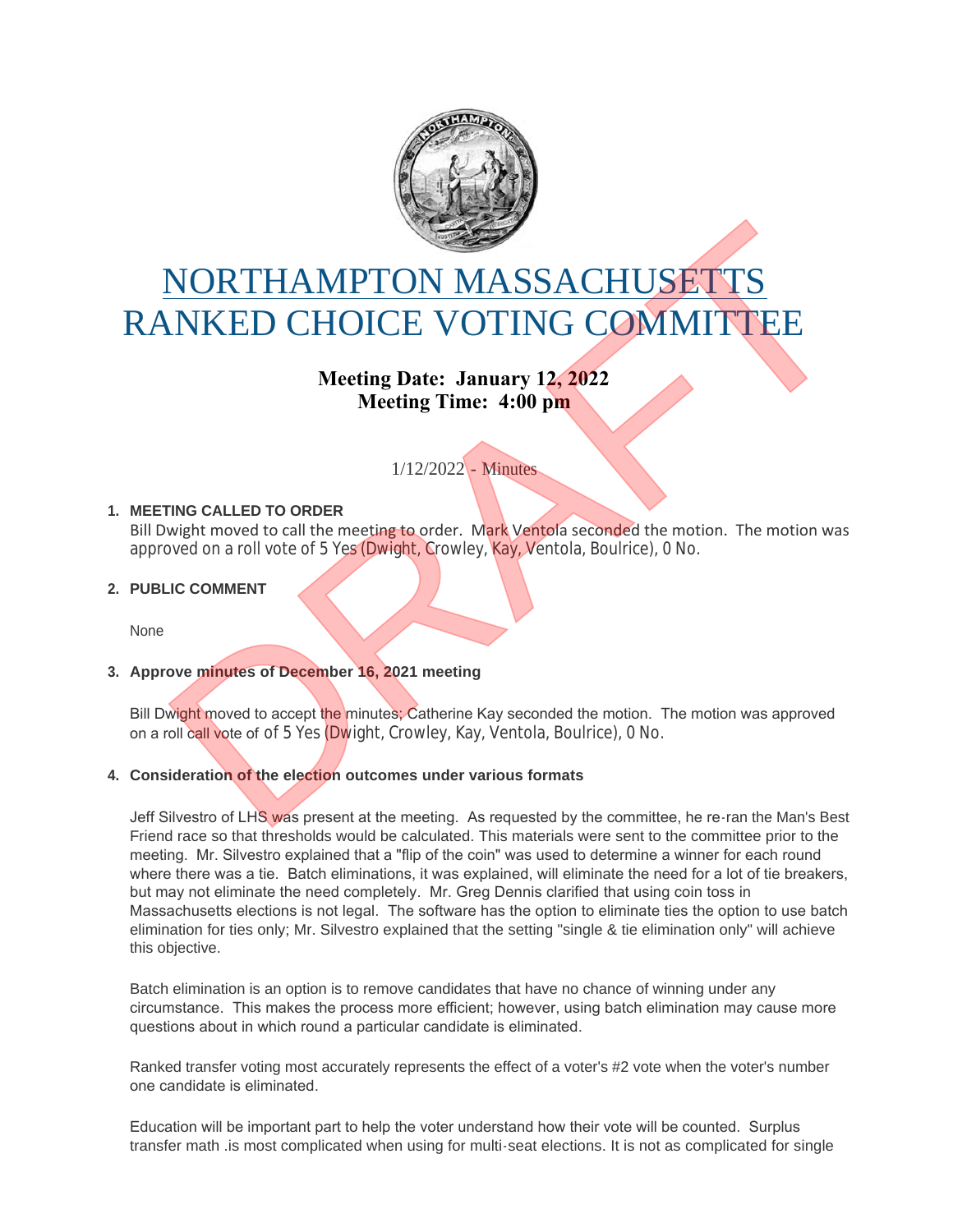winner seats. Majoritarian is easier to explain; however, it is not most representative of the entire voter population regarding a most preferred candidate if a number one candidate is eliminated.

Education is one of four challenges. The other three are: is it legal; does it provide the result that the majority of voters prefer; can the results be explained. The purpose of education is to introduce the system and to explain the benefits of the new system.

Chair Boulrice points out that in our mock election, when evaluating STV model with or without a threshold calculated, and the IRV method without a threshold, the same three candidates won. However, when using the Majoritarian model, there was one of the three winners in the STV/IRV models that did not win. The question is: under which model are we presenting a result that reflects what the voters expressed when they cast their votes?

Mr. Silvestro emphasized that voter education is critical, even beyond explaining how to fill out a RCV ballot. The adjudication process may change the outcome of an election from election night until the results are finalized. Clear communication is necessary to help candidates and voters understand that results will not be instantaneous.

As one way to gain voter trust, Mr. Dennis suggested that the cast vote record be published after an election. This will allow people to calculate the results for themselves. This is something that Cambridge does. Mr. Silvestro explained that what is generated by the software is a raw text file and not physical images of the ballots. Andy Anderson suggested that this is something that may be included in the RCV legislation. Attorney Seewald commented that existing data in our systems must be made available to the public as long as it doesn't violate anyone's privacy.

What will happen after an election? The tabulators at each polling location will report the first round of votes for that single polling location only. For city-wide elections, votes from all of the polling locations would need to be added together at the central tabulation facility (city clerk's office). If a candidate obtained votes above the threshold, they could be declared the winner on election night. More realistically, however, the winner will be determined on a different day once all of the ballots have been processed through the RCV software and problem ballots have been adjudicated. Attorney Seewald suggests that for the areas that can be defined at the local level, the ordinance process be used. This will give the City Council, and perhaps the Mayor, a chance to weigh in on any changes to the allowed variables. now then the two method without a threshold, the same three cranidates won. However, when using<br>lated, and the IRV method without a threshold, the same three Cranidates won. However, when using<br>lated, and the IRV method wi

Catherine Kay asked how, when using the Majoritarian method, a person's vote would have more weight vs. STV method. Member Crowley explained that subsequent votes will count as a whole vote, not as a fraction. A person could have their votes counted for every open seat at a full vote value. You run a single seat election tallies until a winner is declared; then you take out the winner and re-run the results until the next winner is declared. This process continues until all seats are filled. Under the STV everyone gets one whole vote. Under the sequential majoritarian way of voting, everyone gets as many votes as there are seats. When this happens, it allows the majority to control and determine the winner of every single seat. This happens today using plurality method, and it is not a feature that is removed by selecting the majoritarian method of voting.

### **Consideration of various options for multi-seat elections 5.**

The committee reviewed the 5 options for electing multi-seat elections:

- At-Large Plurality (currently in use today)
- Sequential RCV (Majoritarian)
- Bottom-Up RCV (no surplus transfer)
- Proportional RCV (random ballot surplus transfer)
- Proportional RCV (fractional surplus transfer)

Each of the methods were compared based on various criteria: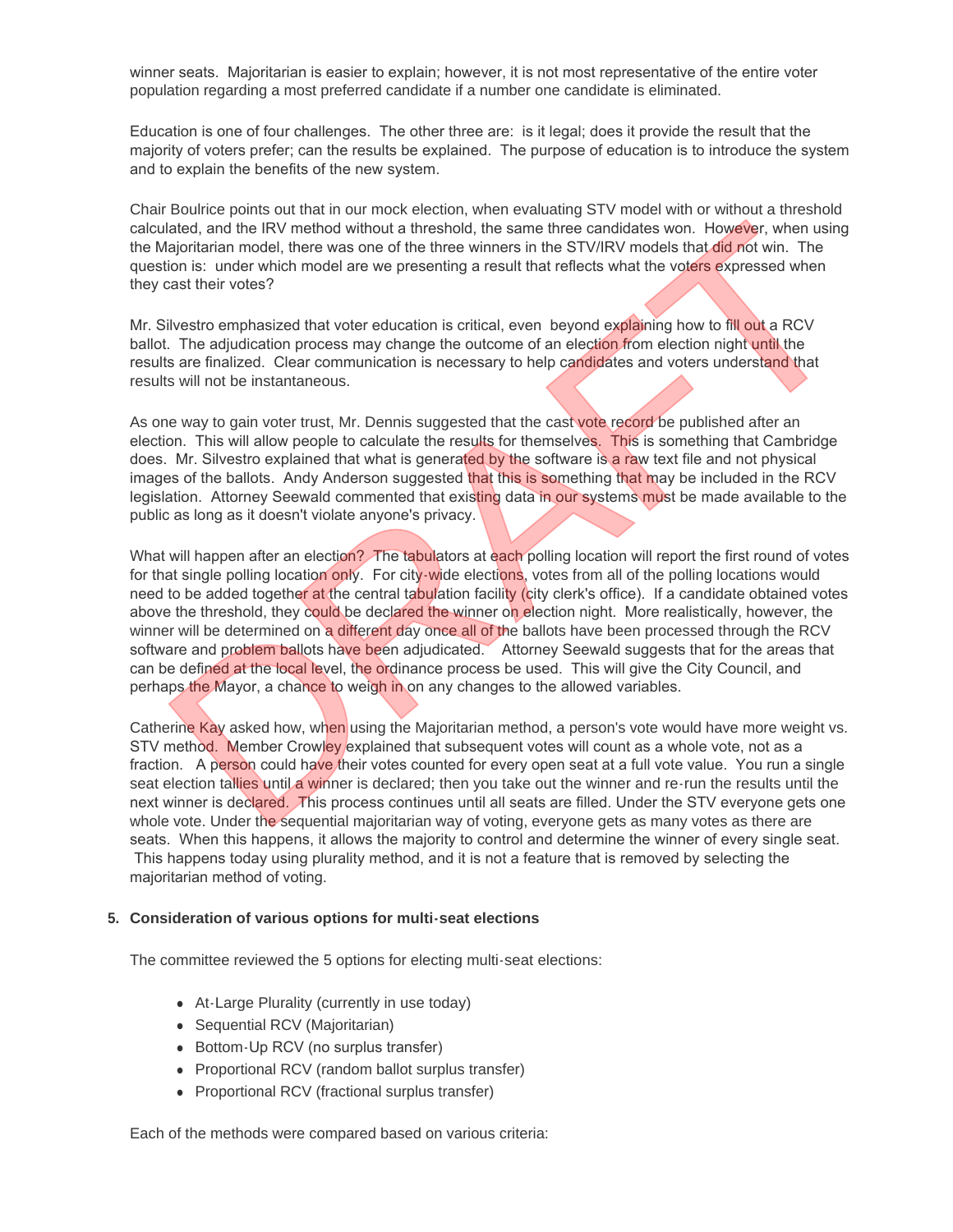- Will the ranked ballot be the same as for single seat elections?
- Is it supported by Dominion software?
- Will the majority always win at least half of the seats so that the board as a whole reflects the will of the majority?
- Does it prevent vote-splitting (two candidates cancelling each other out)?
- Will randomness be eliminated in the outcome?
- $\bullet$  Is it a fair representation of voter diversity?
- Does it make preliminary elections unnecessary?
- $\bullet$  Are there only whole numbers in the tally?

Member Crowley believes that community values come first and that proportional RCV method is a better representation of our community values. Member Kay wondered about the idea of designing a voting system based on a value such as we want it to reflect a certain level of diversity, rather than electing the people who get the most votes. She feels that this is a change in our voting system, and she wonders if we want to design a way of counting votes that drives a certain outcome in terms of representation (social engineering)? Is it appropriate for a voting system to be manipulated so that it provides opportunity that wasn't previously existing? Councilor Dwight states that there is the expressed desire to improve opportunities for more diverse representation. Chair Boulrice agrees that this is a desired result of changing the voting method. Member Crowley appreciates the depth of the dialogue by the committee. He feels that through the discussion he has gained a better understanding of the process and gained a better understanding of all voting methods. • Does it make preliminary elections unnecessary?<br>• Are there only whole numbers in the tally?<br>
Series Crowing believes that a the proportional RCV method is a better<br>
series come on a value such as we want it to reflect a

Chair Boulrice polled the committee to determine which method each member preferred:

| <b>Boulrice</b> | Proportional |  |
|-----------------|--------------|--|
| Crowley         | Proportional |  |
| Dwight          | Proportional |  |
| Kay             | Majoritarian |  |
| Ventola         | Proportional |  |
|                 |              |  |

# **NEW BUSINESS 6.**

Chair Boulrice suggested that the committee review the legislation previously proposed, and that the committee evaluate the seven questions previously brought before the committee. Answering those seven questions is the next phase that the committee will be working on.

# **FUTURE MEETING DATE(S) 7.**

The next meeting date is January 27, 2022 @ 5:00 pm.

# **ADJOURN 8.**

At 6:10 pm, member Dwight moved to adjourn; member Kay seconded the motion. The motion was approved on a roll call vote of 5 Yes (Dwight, Boulrice, Ventola, Crowley, Kay), 0 No.